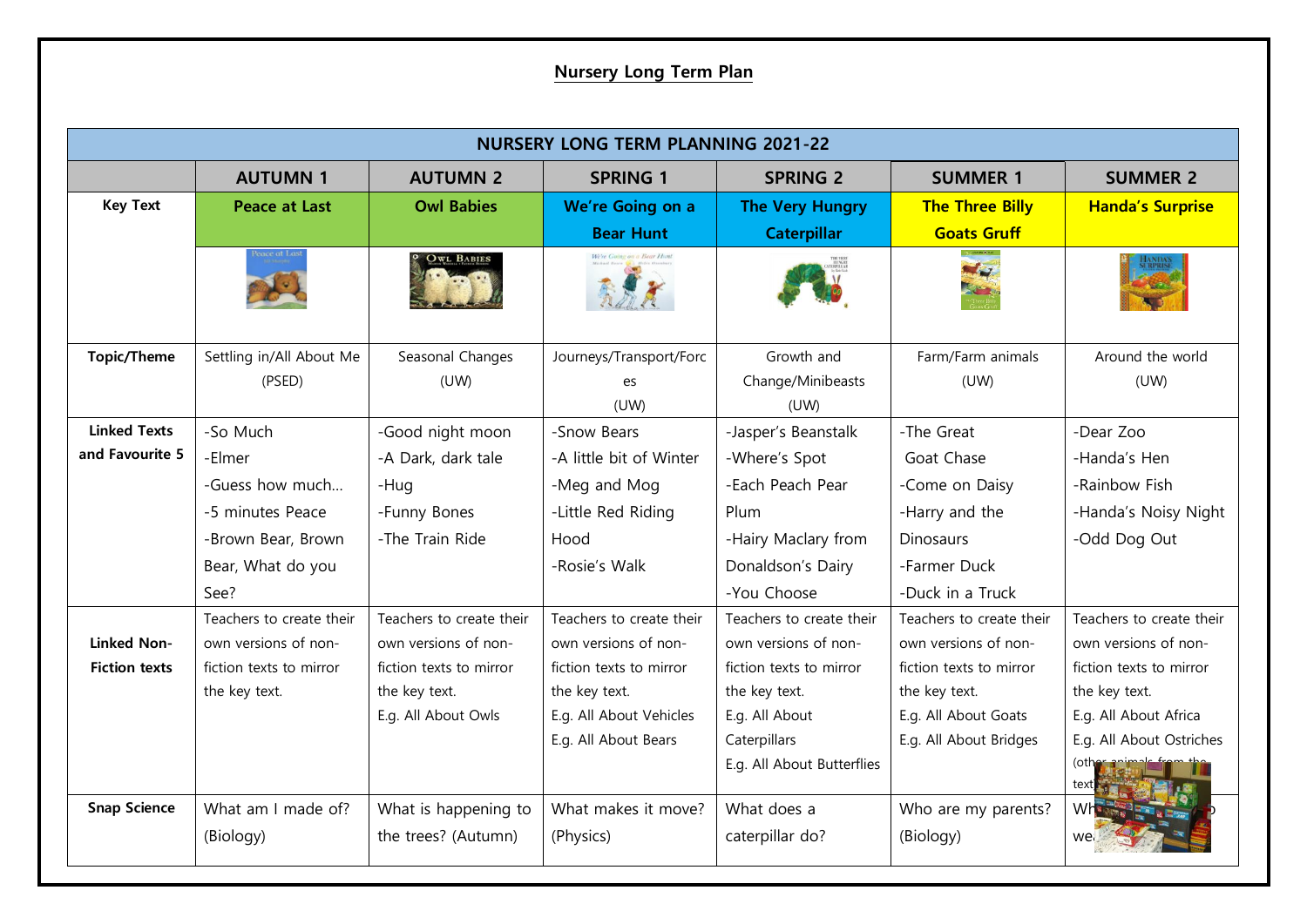|                     |                            | (Our Changing              |                              | (Biology)                 |                          | (Chemistry)               |
|---------------------|----------------------------|----------------------------|------------------------------|---------------------------|--------------------------|---------------------------|
|                     |                            | World)                     |                              |                           |                          |                           |
|                     | Pyjama Day/ Bed Time       | <b>Visit from owls</b>     | <b>Walk around the local</b> | <b>Growing</b>            | Visit to a farm          | Visit a world food        |
|                     | <b>Story (Parents)</b>     |                            | area                         | caterpillar/Planting      |                          | shop/Making fruit         |
| <b>Enrichment</b>   |                            |                            |                              | seeds                     |                          | salad                     |
|                     |                            |                            |                              |                           |                          |                           |
|                     | Home corner/Hospital       | Home                       | Home corner/Teacher          | Home                      | <b>Home corner/Kings</b> | <b>Home</b>               |
|                     |                            | corner/Christmas post      |                              | corner/Hairdressers       | and Queens               | corner/Shop/Bakery        |
| <b>Role Play</b>    |                            | office                     |                              |                           |                          |                           |
| (Indoor)            |                            | <b>The DATES And I</b>     |                              |                           |                          |                           |
| <b>Role Play</b>    | <b>Builders</b>            | <b>Superheroes</b>         | Piolet/train driver/taxi     | <b>Performers</b>         | <b>Farmer/Gardner</b>    | <b>Emergency services</b> |
| (Outdoor)           |                            |                            | driver/mechanics             |                           |                          |                           |
|                     |                            |                            |                              |                           |                          |                           |
|                     | <b>Playful mark making</b> | <b>Playful mark making</b> | <b>Emergent Scribbles</b>    | <b>Emergent Scribbles</b> | <b>Emergent</b>          | <b>Some letter</b>        |
|                     |                            |                            |                              |                           | scribbles/Some letter    | formation/Independent     |
| <b>Mark Making/</b> |                            |                            |                              |                           | formation                | name writing              |
| Writing             | Investigate use of         | Writing messages to        | Writing bear messages.       | Writing labels for        | Wanted poster for the    | Wanted poster for the     |
| Opportunities       | pencils, pens, paints, etc | Mummy Owl                  | Invitation for the bear      | different parts of plants | troll.                   | missing animals.          |
|                     |                            | Draw a picture of the      | to come to tea               | and the life cycle of a   | Writing signs e.g. 'Nice | Writing a letter to       |
|                     |                            | owl family                 |                              | butterfly.                | grass here', 'Warning    | Handa.                    |
|                     |                            |                            |                              |                           | troll!'                  |                           |